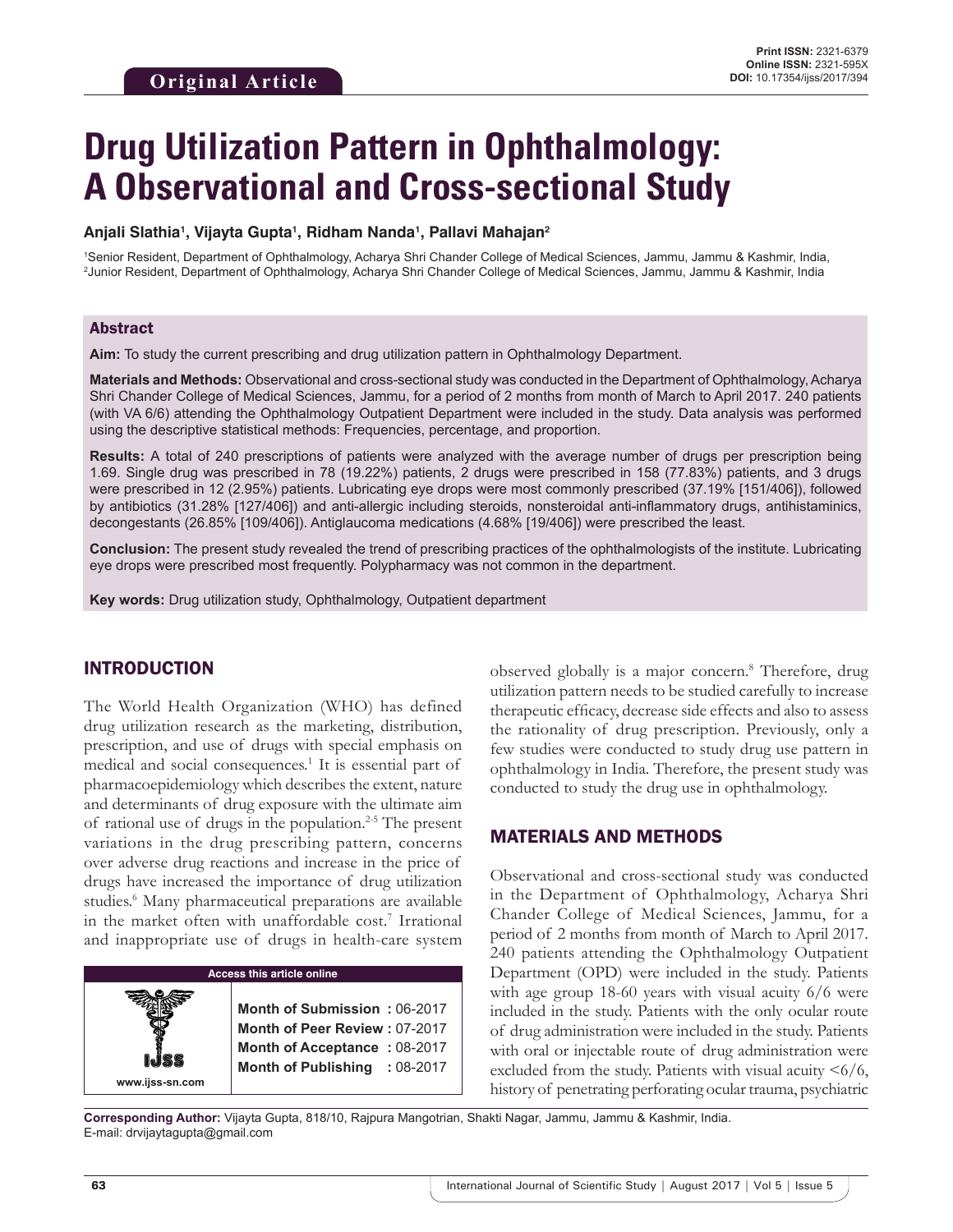disorders were excluded from the study. Patients unwilling to give consent were also excluded from the study. The prescriptions for all consecutive patients attending the OPD for the  $1<sup>st</sup>$  time ( $1<sup>st</sup>$  time encounter) were included. The filled-in forms were checked for completeness of data and data analysis was performed using the descriptive statistical methods: Frequencies, percentage, and proportion.

# RESULTS

A total of 240 prescriptions of patients were analyzed with the average number of drugs per prescription being 1.69. Single drug was prescribed in 78 (19.22%), 2 drugs were prescribed in 158 (77.83%), and 3 drugs were prescribed in 12 (2.95%). Lubricating eye drops were most commonly prescribed (37.19% [151/406]) followed by antibiotics (31.28% [127/406]) and antiallergic including steroids, nonsteroidal anti-inflammatory drugs (NSAIDs), antihistamines and decongestants (26.85% [109/406]), and antiglaucoma medications (4.68% [19/406]) (Tables 1 and 2).

## **DISCUSSION**

Drugs play a crucial role in human health and in promoting well-being. The availability and affordability of drugs along with their rational use is of utmost importance for rendering effective health care. Misuse of drugs is quite common in the developing countries due to irrational prescribing, dispensing and administration of medications. Our study was an attempt to describe the ophthalmic drug prescribing pattern in a tertiary care teaching hospital in North India. In this perspective, drug utilization study is an important tool in assessing rationality of prescriptions. It emphasizes the need for periodic review and educational intervention in prescribing practices. It is preferable to keep the number of drugs per prescription as low as possible, to reduce the risk of adverse effects drug interactions, development of bacterial resistance and to decrease the cost of therapy to the patient. Single drug was prescribed in 78 patients (19.22%), 2 drugs were prescribed in 158 patients (77.83%), and 3 drugs were prescribed in 12 (2.95%) patients in our study.

In this study, an average number of drugs per prescriptions was 1.69, which was lower than range reported in the previous studies by Biswas *et al.* (3.0),<sup>9</sup> Maniyar *et al.* (2.0),<sup>10</sup> and Nehru *et al.* (1.8).<sup>11</sup> Thus, polypharmacy was not common in our study. Recently, regulatory authorities of different countries are advocating generic prescribing to cut total health-care cost. Similar endeavor has also been taken up by the local state government.

#### **Table 1: Number of drugs prescribed per prescription**

| <b>Prescription containing number</b><br>of drugs | Number of prescriptions (%) |
|---------------------------------------------------|-----------------------------|
| One                                               | 78 (19.22)                  |
| Two                                               | 158 (77.83)                 |
| Three                                             | 4(2.95)                     |
| Total=406                                         | Total=240 (100)             |

## **Table 2: Different types of drug products prescribed**

| <b>Type</b>                        | Number (out of 406) (%) |
|------------------------------------|-------------------------|
| Ocular lubricants/artificial tears | 151 (37.19)             |
| Antibiotics                        | 127 (31.28)             |
| Anti-allergic                      | 109(26.8)               |
| Antiglaucoma                       | 19 (4.68)               |

Lubricating eye drops were most frequently prescribed in the study - 37.19% patients. This could be due to availability of emerging new efficacious drugs in the management of allergic conjunctivitis and dry eye syndrome.<sup>12,13</sup>

Antibiotics were prescribed in 31.28% patients. Other hospital-based studies in ophthalmology in India, have reported 14-33% encounters with antibiotics in their study.<sup>9-11</sup> The high use of antibiotics reflects the prevalence of infections in this region. The percentage of prescription of antibiotics in different dosage form was 31.28%, and this corroborated the findings of Maniyar *et al*. (30.1%), and Nehru *et al*. (32.3%). According to the WHO, 15-25% prescription with antibiotics is expectable in most of the countries where infectious disease is more prevalent.14

Antiallergics were prescribed in 26.8% patients. Antiallergics included steroids, NSAIDs, antihistaminics, and decongestants. This indicates the prevalence of allergic conditions of the eyes in the study.

The short period of 2 months for this study might be a limitation to this study because an adequately powered study conducted over a longer time frame would have been more informative. Another major limitation of this study is its inability to consider the associated comorbidities of patients.

# **CONCLUSION**

The present study revealed the trend of prescribing practices of the ophthalmologists of the institute. Lubricating eye drops were prescribed most frequently. Polypharmacy was not common in the department.